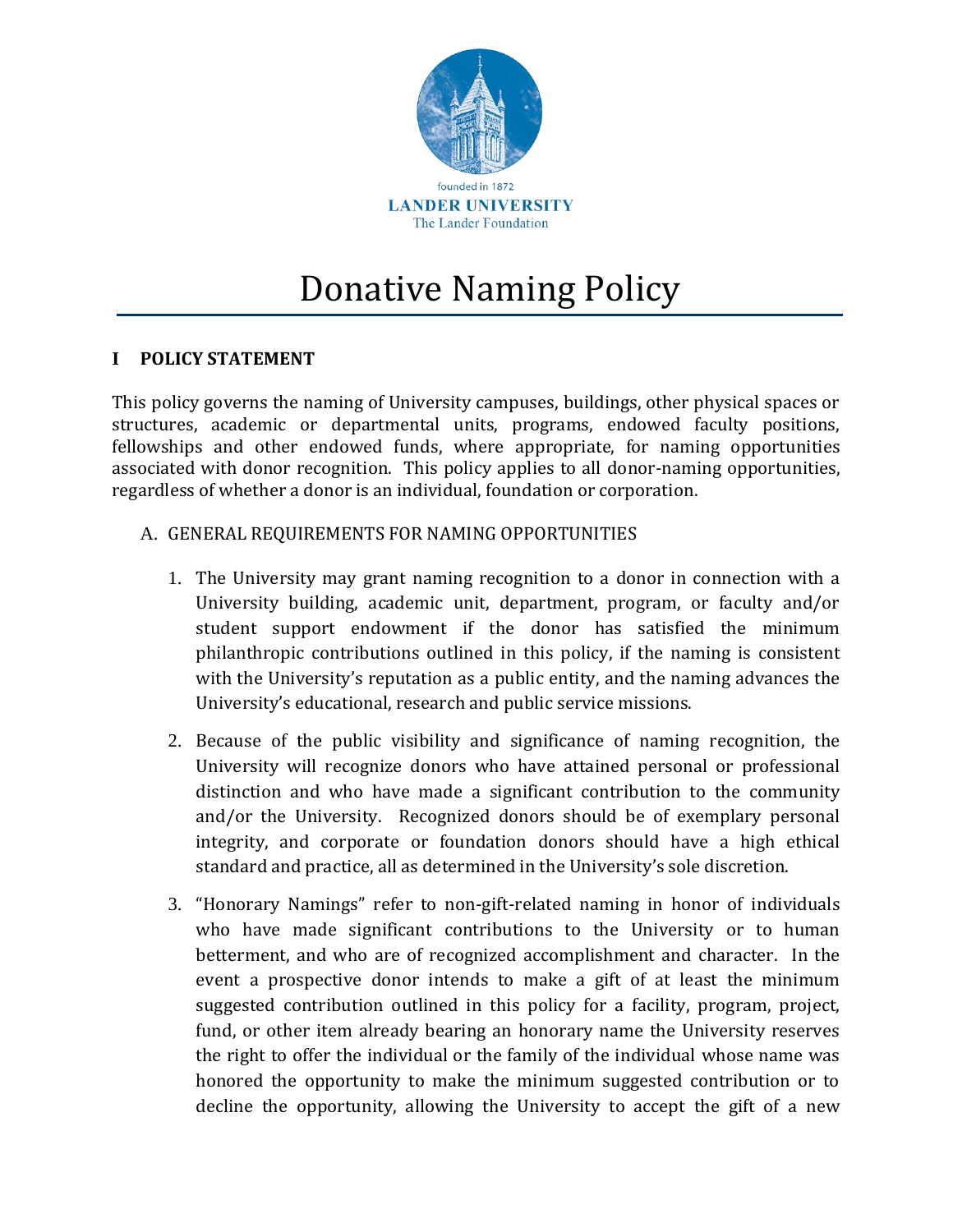prospective donor and to rename the item. The Lander University Board of Trustees must approve the removal of a donor name.

- 4. Subject to the right of the University to remove a name pursuant to this policy, the naming of a facility, program, project, fund or other item is effective for the useful life of the facility, etc. Under extraordinary circumstances when the continued use of the name would compromise the public trust and reflect adversely upon the University, Lander University reserves the right to rename the building or facility.
- 5. The naming of any facility as a noticed, non-consent agenda item.
- 6. These naming thresholds must be funded in full within five (5) years, except when the VP of Lander University Advancement, President and/or Board of Trustees exercises its option by resolution to waive the required time line. A name can be removed from a facility, etc. if the commitment is unfulfilled by the donor at the completion of the agreed payment period. The removal of a name requires the approval of the Lander University Board of Trustees. This provision must be included in all naming agreements. Provisions for notice of termination will be defined in the gift agreement.
- 7. All endowments created in connection with any naming opportunities shall be managed and administered by The Lander Foundation in accordance with applicable law and the Foundation's investment and disbursement policies, as may be amended from time to time.
- 8. Discussions with potential donors and prospects regarding naming opportunities should be conducted by Development Officers and Advancement personnel in collaboration with University administrative leadership. Prior consultation with the appropriate academic and/or administrative units will occur when possible.
- 9. The naming recognition benefits conferred on a donor shall be provided after any requisite board approvals are obtained and no earlier than execution of the gift agreement and receipt of first payment. In the case of an irrevocable gift, when a building or facility will be named and the funds are not required for construction or renovation, naming recognition may be provided following execution of the gift agreement and receipt of requisite board approvals. This payment period must be included in all naming agreements.
- 10. Generally, a commitment to name a unit or facility does not permit the honoree to exploit the naming opportunity in any trade, business, advertising, marketing, or other commercial purposes. Such exploitation for a commercial purpose may adversely affect the ability of the University to obtain tax-exempt financing.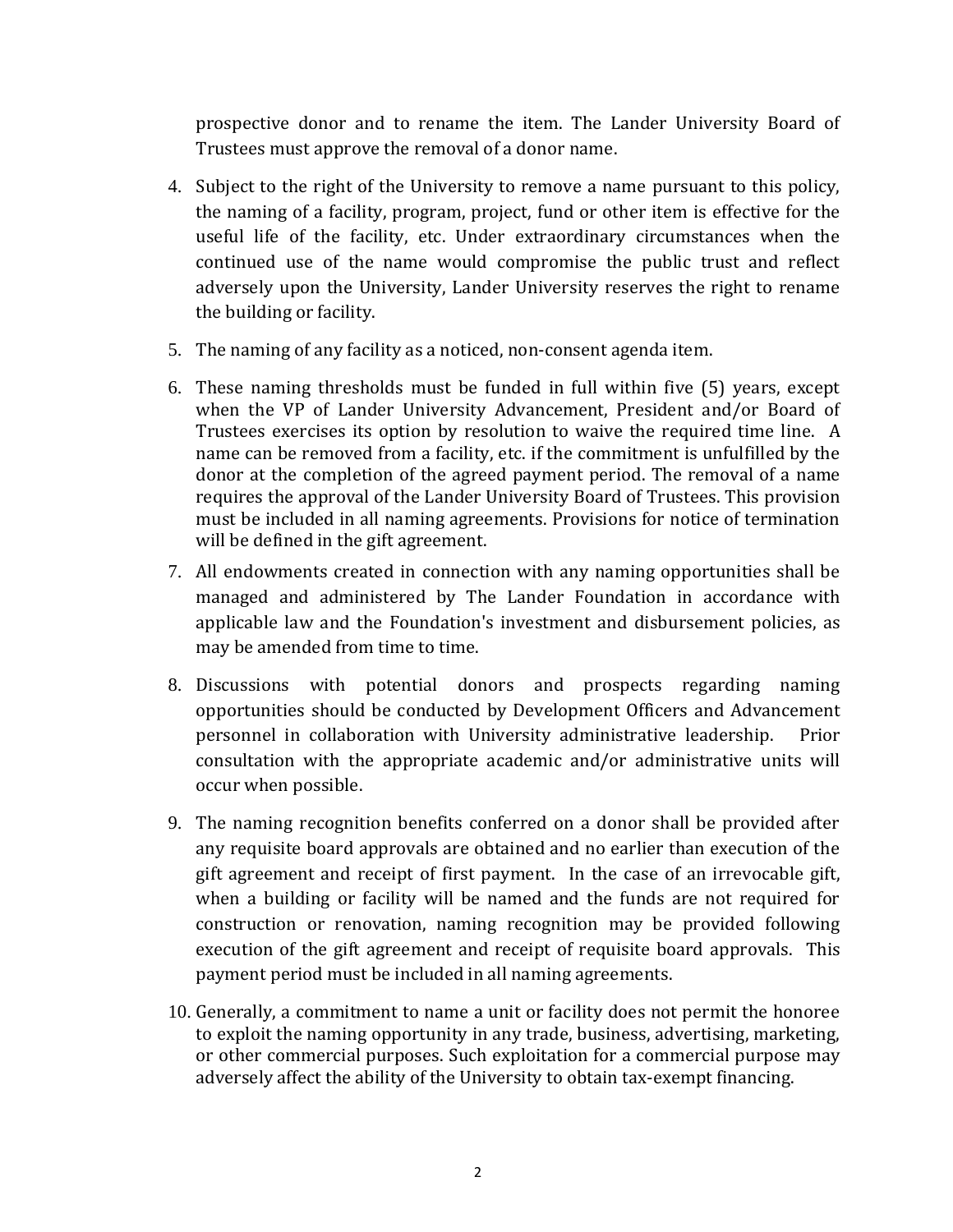- 11. Minimum suggested gift levels for naming opportunities are attached in the Naming Opportunity Guidelines.
- 12. The Lander Foundation shall maintain an official list of all approved proposals for naming and a non-exhaustive inventory of naming opportunities.
- 13. Lander University and The Lander Foundation reserve the right to remove any gift recognition as a result of the non-payment of a pledge, or the failure to fulfill the terms of a gift-acceptance agreement.
- 14. Buildings and areas that have been named in honor of someone with no funding established when the naming was created can be renamed after a period of ten years. The Lander Foundation will give first right of refusal to the honoree or designates for new funding opportunities.
- 15. All naming gift agreements will include a morality and ethics clause.
- B. DEFINITIONS
	- 1. "Gifts" refer to contributions consisting of an unconditional transfer of cash or other assets such as securities, land, or personal property, without consideration (i.e. a bargained-for exchange).
	- 2. "Endowments" refer to assets donated with stipulations that they be invested to provide a permanent source of income.
	- 3. "Facilities" shall include, but not be limited to, any University building, structure, room, classroom or space within a facility, plaza, open space, thoroughfare, landscaped area, or other physical improvements or natural features of the University campus or other property under the administrative control of the University.

#### **II SPECIFIC REQUIREMENTS FOR NAMING OF BUILDINGS AND FACILITIES**

Existing Facilities: For existing facilities, the donor's gift should equal the total cost of remodeling or a percentage of the replacement cost of the facility, plus a percentage of the total gift as an endowment for programmatic funding and maintenance of the facility. These percentages are to be determined on a case by case basis.

- A. New Facilities:
	- 1. For facilities constructed with a combination of university, foundation and donated funds: The Donor's gift, should equal a percentage or more of the cost of the project, plus a percentage of the total as an endowment for programmatic funding and maintenance of the facility. These percentages are to be determined on a case by case basis.
	- 2. For facilities constructed solely with donated funds: The Lead Donor's gift must equal 50% or more of the cost of the project, plus a percentage of the total gift as an endowment for programmatic funding and maintenance of the facility. These percentages are to be determined on a case by case basis.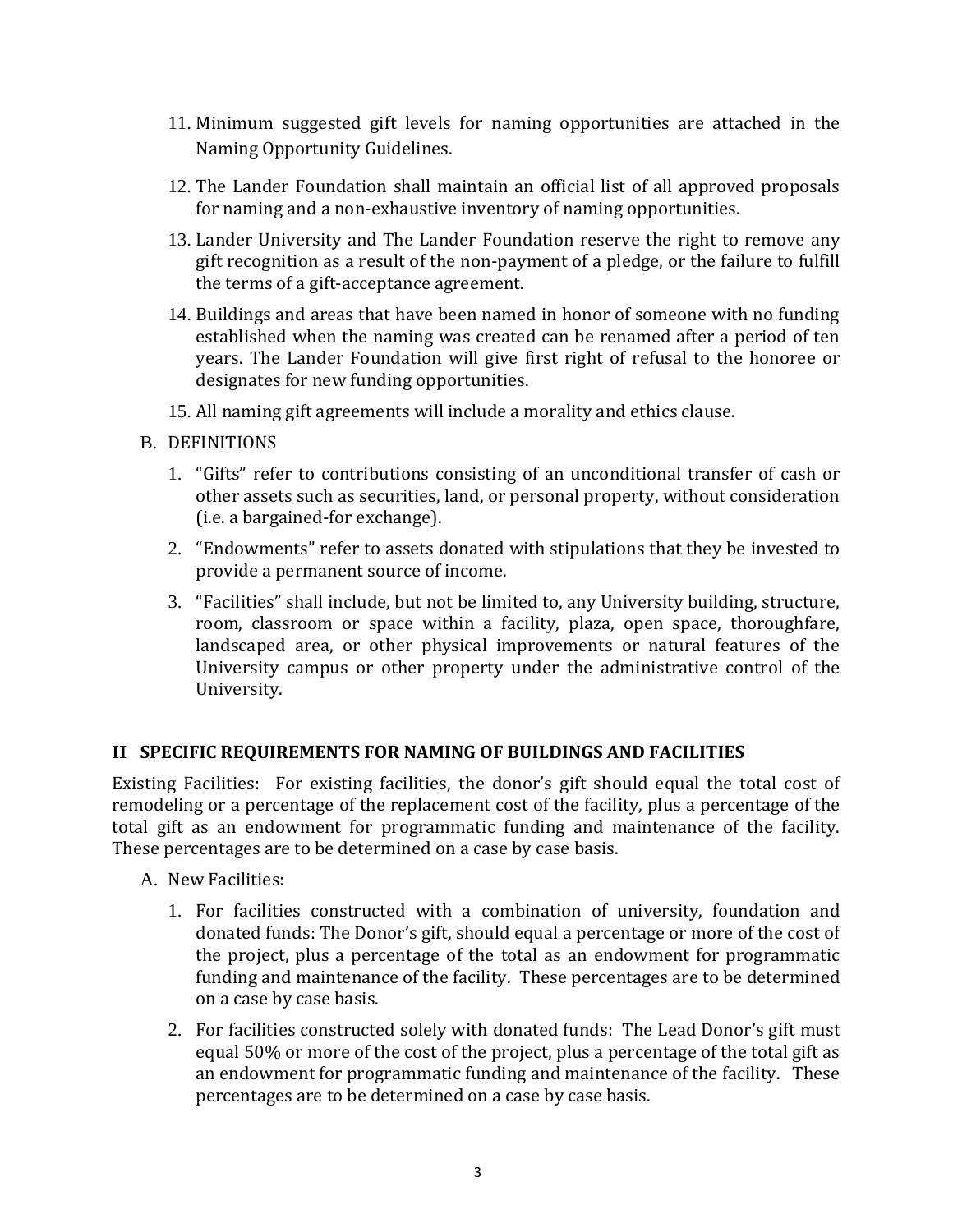- a. Planned gift commitments, with the exception of charitable lead trusts, which must be funded with cash or marketable securities, may not be used as a gift for a naming opportunity for facilities.
- b. Irrevocable planned gift commitments will be counted at their present value toward the minimum naming amount. Revocable deferred gifts are not eligible to be counted toward the minimum amount required to name a facility.
- c. Naming of benches, fountains, outdoor gardens, donor walls, other structures and spaces shall be addressed on a case-by-case basis as set forth in this policy.
- d. Transfer of Naming Recognition: If a named building has reached its useful life expectancy and is no longer used by the University and/or is demolished, gift agreements should contain language specifying that the naming rights on the building will not be transferred to another building or new facility. The University will consider giving the original donor, successor or family first right of refusal to fund the new building.

## **III SPECIFIC REQUIREMENTS FOR NAMING DIVISIONS, COLLEGES, SCHOOLS, DEPARTMENTS, CENTERS, INSTITUTES AND PROGRAMS**

Gifts associated with the naming of any division, college, school, or other unit should transform the unit involved, enabling the unit to reach a level of excellence that would have been difficult using State or University funds alone.

A. The appropriate minimum gift level will be calculated based on a variety of factors, including but not limited to market benchmarks, peer institutions, and profile of students. Naming opportunities are as follows:

College, Independent School, or Division School within a College Independent Center, Institute, Program, or Department Center, Institute, or Program within a College or School.

- B. Other guidelines:
	- 1. The Lander Foundation shall have the latitude to approve a multi-year payment plan for the establishment of an endowment at the major gift level, as determined by the Foundation and the University, provided full payment is received within a reasonable period of time (generally five years) from the execution of the gift agreement.
	- 2. If the stated minimum is not achieved by that time, the donation will be expended according to the designated use until the funds are depleted or it may be placed in another endowment with a similar purpose, consistent with the gift agreement terms. All gift agreements shall contain language specifying that naming recognition is contingent on satisfaction of donor's payment obligations.
	- 3. Each college, school or department may establish named fund opportunities to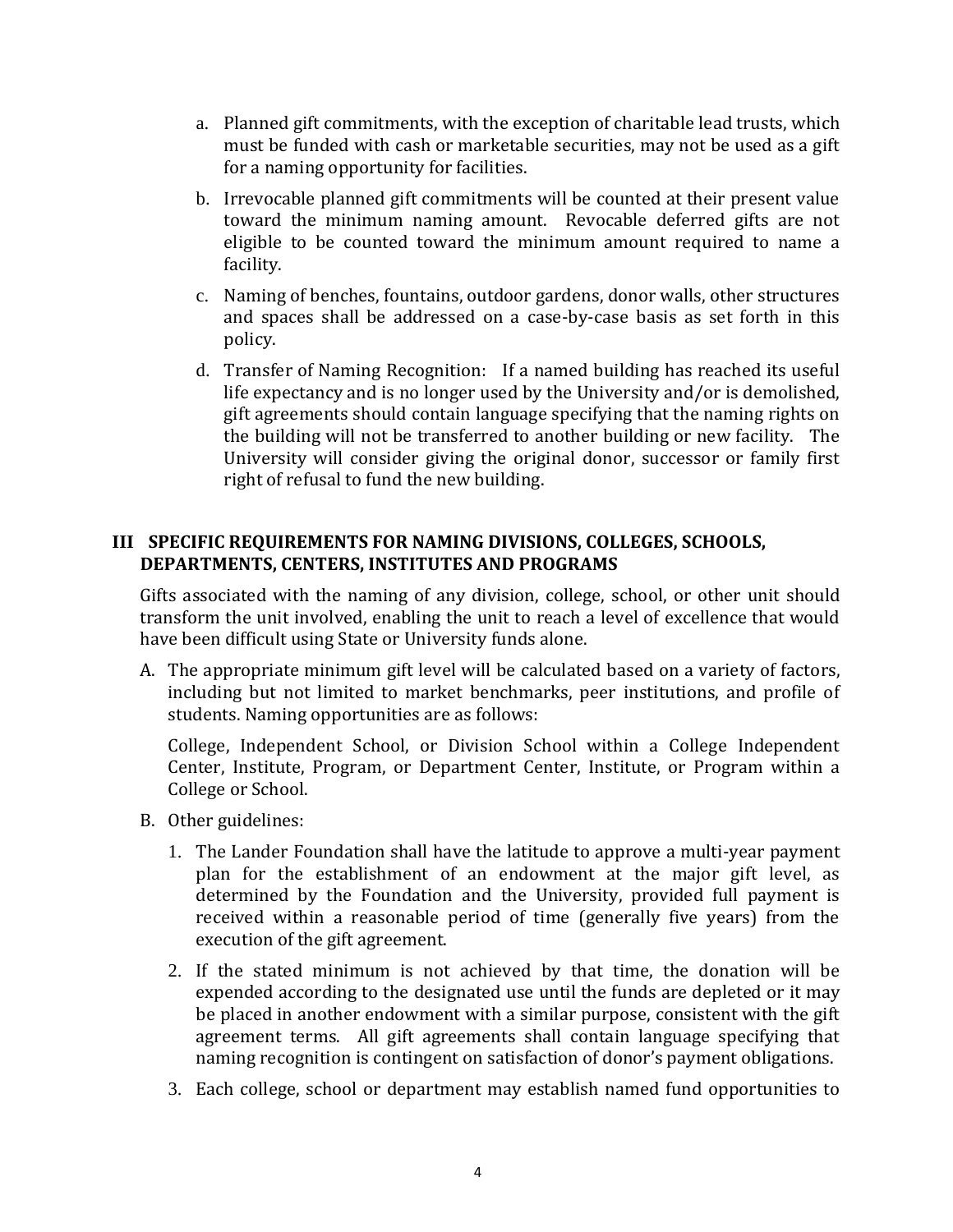support the particular activities of its programs so long as the minimum standards stated above are observed.

- 4. Establishing such named endowments requires the approval of the area Dean, or Director, as well as the Executive Director of the Lander Foundation, Inc.
	- a. Naming opportunities and monetary thresholds for such consideration are set forth in Addendum.

These naming thresholds must be funded in full within five (5) years, except when the Lander University Board of Trustees exercises its option by resolution to waive the required time line.

b. The restrictions set forth herein must be included in all gift agreements for which a naming of a facility or unit is involved.

# **IV SPECIFIC REQUIREMENTS FOR NAMED FACULTY AND STUDENT SUPPORT ENDOWMENTS**

The following are classified as Named Endowments. These endowments are listed because of their broad appeal to most donors.

- 1. Distinguished Chair: The Distinguished Chair supports projects determined by the President and related to institutionally defined priorities.
- 2. Deanship: The Endowed Dean's Chair is to be occupied by an individual serving as Dean of a school or college.
- 3. Eminent Scholar's Chair: The Eminent Scholar's Chair is to be occupied preferably by an individual with the rank of full professor.
- 4. Chair: The Chair is to be occupied preferably by an individual with the rank of full professor.
- 5. Distinguished Professorship: This position is to be occupied preferably by an individual with the rank of full professor.
- 6. Distinguished Visiting Professorship: This position is to be occupied by a prominent scholar or other distinguished person on a rotating basis generally not to exceed one year in duration.
- 7. Professorship/Lectureship: An Endowed Professorship will support the research and teaching of a scholar, practitioner, and educator focused on their area of specialty. Endowed lectureships provide opportunities for leading experts to share excellence and teaching in their respective fields. The endowed lectureship will bring outstanding individuals from outside of Lander University who will present lectures of an interdisciplinary nature; introduce people and topics that stimulate thought and discussion.
- 8. Graduate Fellowship: A fellowship is awarded to a student who is working toward an advanced degree in any graduate program (and this may include an assistantship, for which the student may perform teaching or research duties).